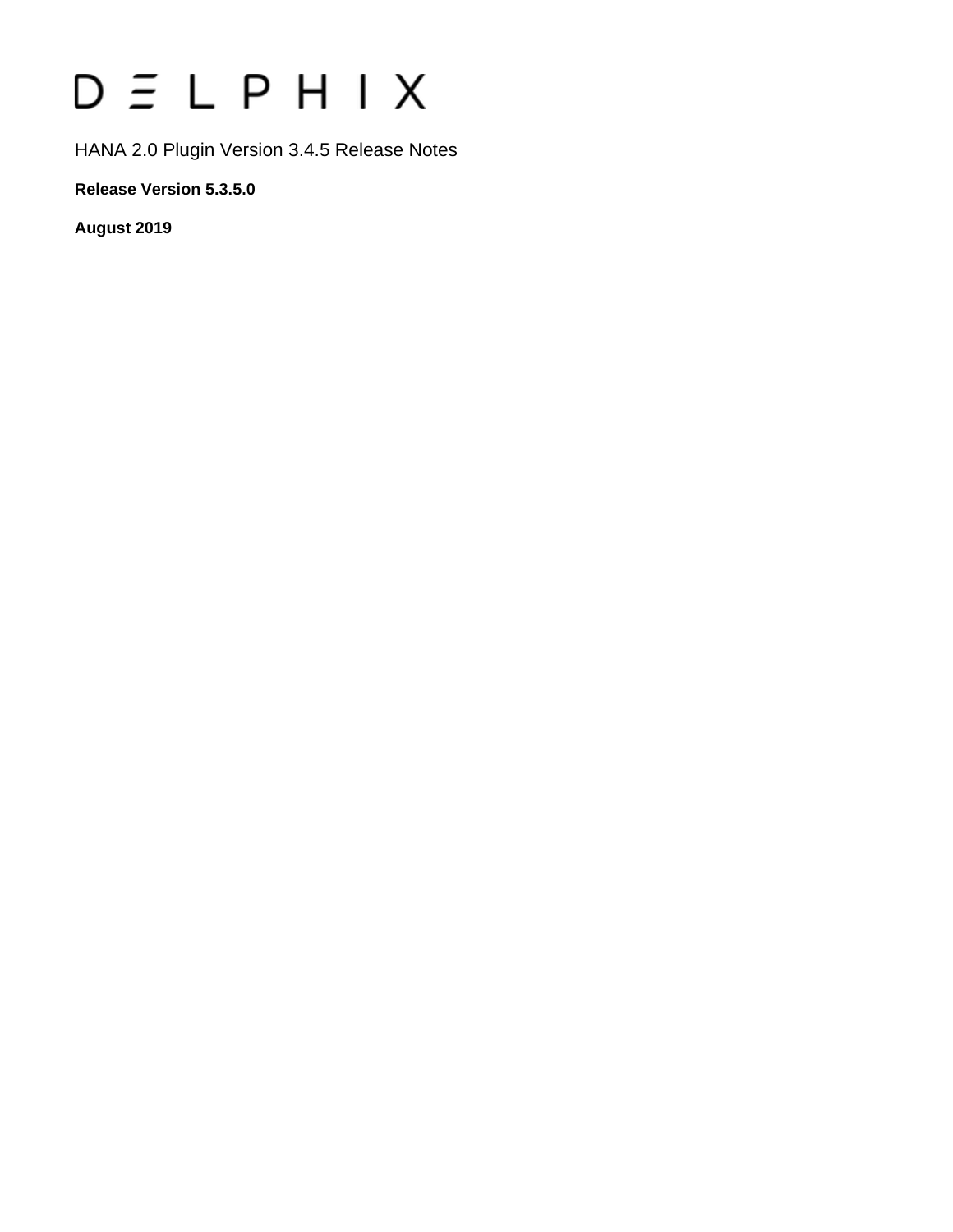HANA 2.0 Plugin Version 3.4.5 Release Notes You can find the most up-to-date technical documentation at: [docs.delphix.com](http://docs.delphix.com) The Delphix Web site also provides the latest product updates. If you have comments about this documentation, submit your feedback to: infodev@delphix.com

© 2019 Delphix Corp. All rights reserved.

Delphix and the Delphix logo and design are registered trademarks or trademarks of Delphix Corp. in the United States and/or other jurisdictions. All other marks and names mentioned herein may be trademarks of their respective companies.

Delphix Corp. 1400 Seaport Blvd, Suite 200 Redwood City, CA 94063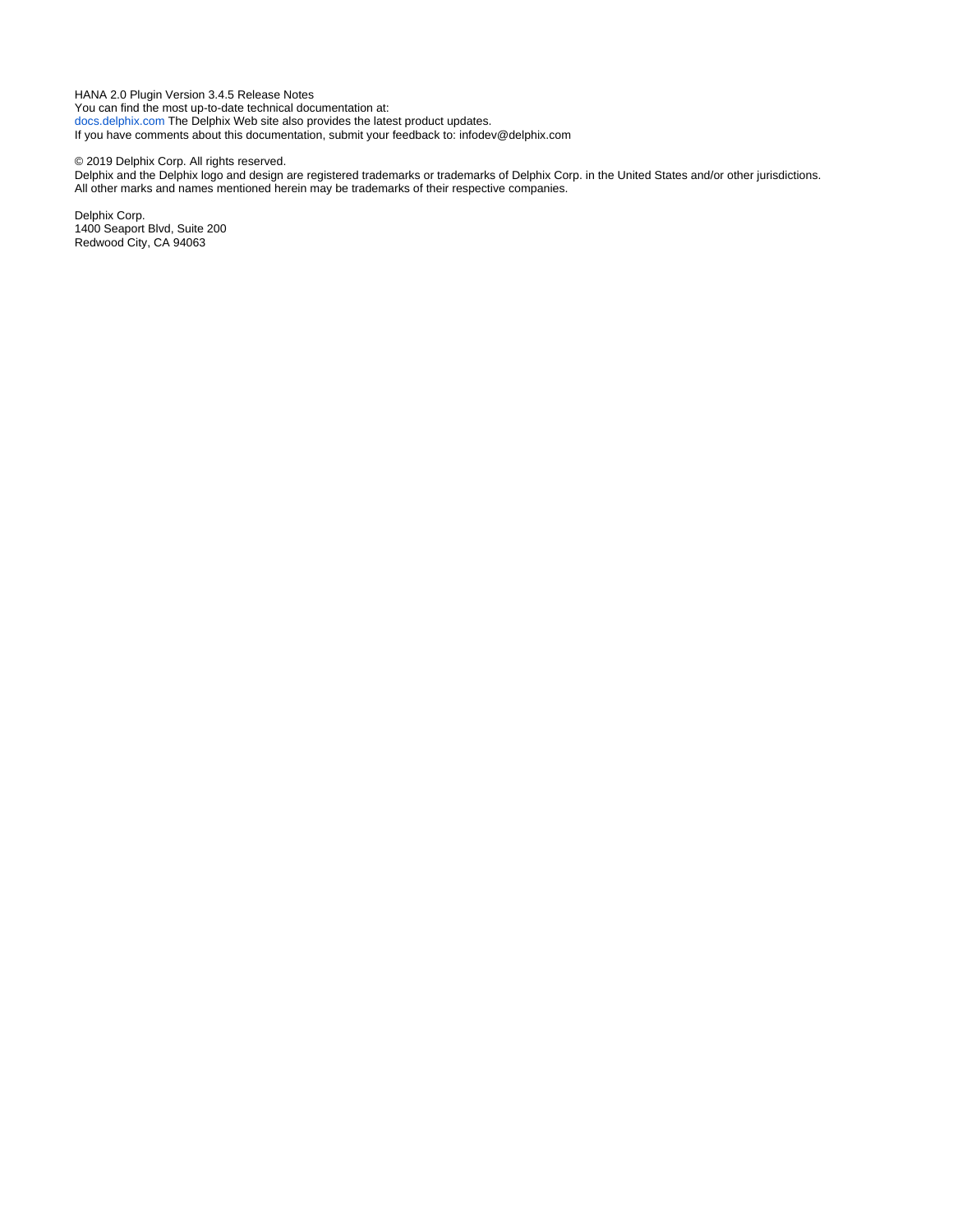## **HANA 2.0 Plugin Version 3.4.5 Release Notes**

## New Features

This is the release of Deferred recovery plugin version 3.4.5.

- This plugin will be supported over HANA 2.0 MDC configuration
- No formal requirement for a staging target
- Virtualization of individual tenant databases instead of the entire system
- Ability to mix and match virtualized tenants across any HANA system
- Source backup files can be ingested from a surrogate host which is different from the production source host thereby minimizing impact to the production source host.

## Plugin Installation

Plugin to support HANA virtualization are not automatically included in the Virtualization Engine deployment and are installed by Delphix Professional Services or Technical Support. A Support case can be opened requesting installation by following this [link](http://support-tickets.delphix.com/).

## Migration and Compatibility

#### Supported DBMS Versions

- HANA Express, Platform Edition 2.0 SP03
- HANA Express, Platform Edition 2.0 SP04

#### Supported Operating Systems

- Red Hat Enterprise Linux (RHEL)
- S.u.S.E Linux

#### Red Hat Enterprise Linux (RHEL)

|                               |                             |           | HANA 2.0 SPS 03 (Express and Platform Editions) HANA 2.0 SPS 04 (Express and Platform Editions) |
|-------------------------------|-----------------------------|-----------|-------------------------------------------------------------------------------------------------|
| <b>Supported DBMS Version</b> |                             |           |                                                                                                 |
|                               | <b>Supported OS Version</b> |           |                                                                                                 |
|                               | <b>RHEL 7.3</b>             | Supported | Supported                                                                                       |
|                               | RHEL 7.4                    | Supported | Supported                                                                                       |

#### SUSE Linux

|                               |                             | <b>HANA 2.0 SPS 03 (Express and Platform Editions)</b> | <b>HANA 2.0 SPS 04 (Express and Platform Editions)</b> |
|-------------------------------|-----------------------------|--------------------------------------------------------|--------------------------------------------------------|
| <b>Supported DBMS Version</b> |                             |                                                        |                                                        |
|                               | <b>Supported OS Version</b> |                                                        |                                                        |
|                               | SUSE 12 SP3                 | Supported                                              | Supported                                              |

#### Plugin/Delphix Engine Compatibility

The plugin should be installed on compatible Delphix Engines per the table below:

| Delphix Engine   HANA 3.4.5 |     |  |
|-----------------------------|-----|--|
| 5.3.5.x                     | Yes |  |

- The HANA 2.0 Plugin does not support multiple HANA installations on the same host.
- Multiple duplicate services are not supported in this release.
- Point in Time recovery of the HANA database is not possible.
- HANA 1.0 MDC and SDC configurations are not supported.